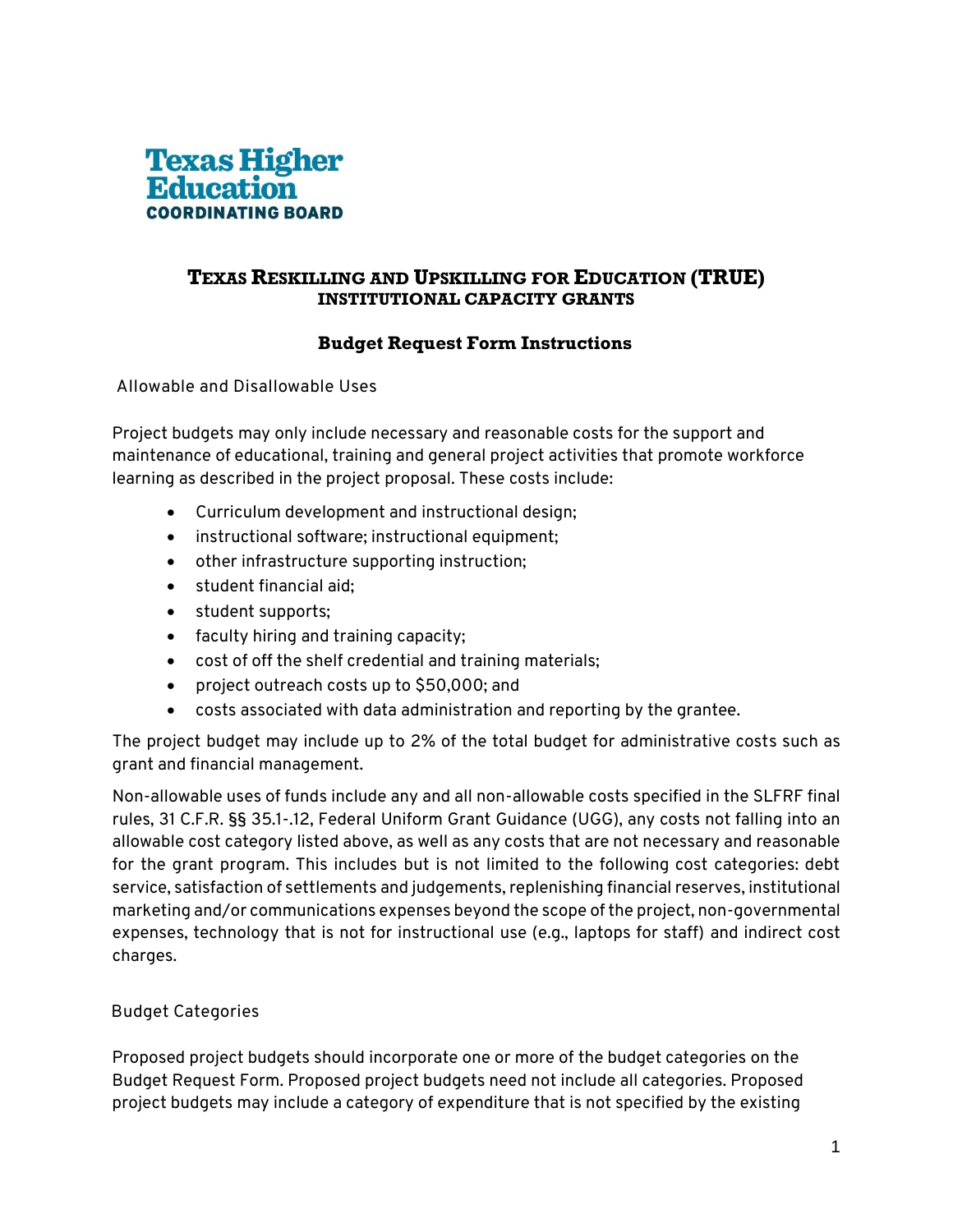budget categories on the "other" budget line, but that category must adhere to the allowable and disallowable uses described above.

**Compliance with Federal Requirements** 

In composing, operating, and reporting on the project budget, grantees must conform to federal Uniform Grant Guidance (UGG) 2 CFR part 200. UGG covers numerous issues and areas of grant expenditures. Please be sure to consult current UGG to ensure compliance. **This includes Time and Effort tracking requirements for personnel time supported by the grant.**

#### **Interest Income**

All interest earned from the grant award may be retained by the Grantee and be used for the grant program and to cover administrative costs.

**Proposed Budget by Category**

Please provide the total amount associated with each budget category.

**Purpose and Explanation** 

Please provide a brief description of the cost and the purpose of each item in each budget category. Explanations of budget items such as software and equipment should indicate the number of items and cost per item. Cost estimates are acceptable.

#### **Student Financial Aid**

If student financial aid or supports are budgeted, these efforts must be focused only on students who are candidates enrolling in the specific program(s) during the grant period that are the focus of the grant project.

Student financial aid may be provided to cover cost of attendance, tuition, and fees. Awards are capped at \$2,500 per eligible student per semester or term.

• Calculation of student aid should be a "middle dollar" calculation that subtracts state and institutional aid first to determine need, leaving federal aid such as Pell Grants out of the calculation.

**Total Requested Amount** 

Please be sure that the total amount on the Budget Request form is the sum of all the budget categories and matches the amount indicated on the Application form. Proposed budgets must fall within the following award ranges.